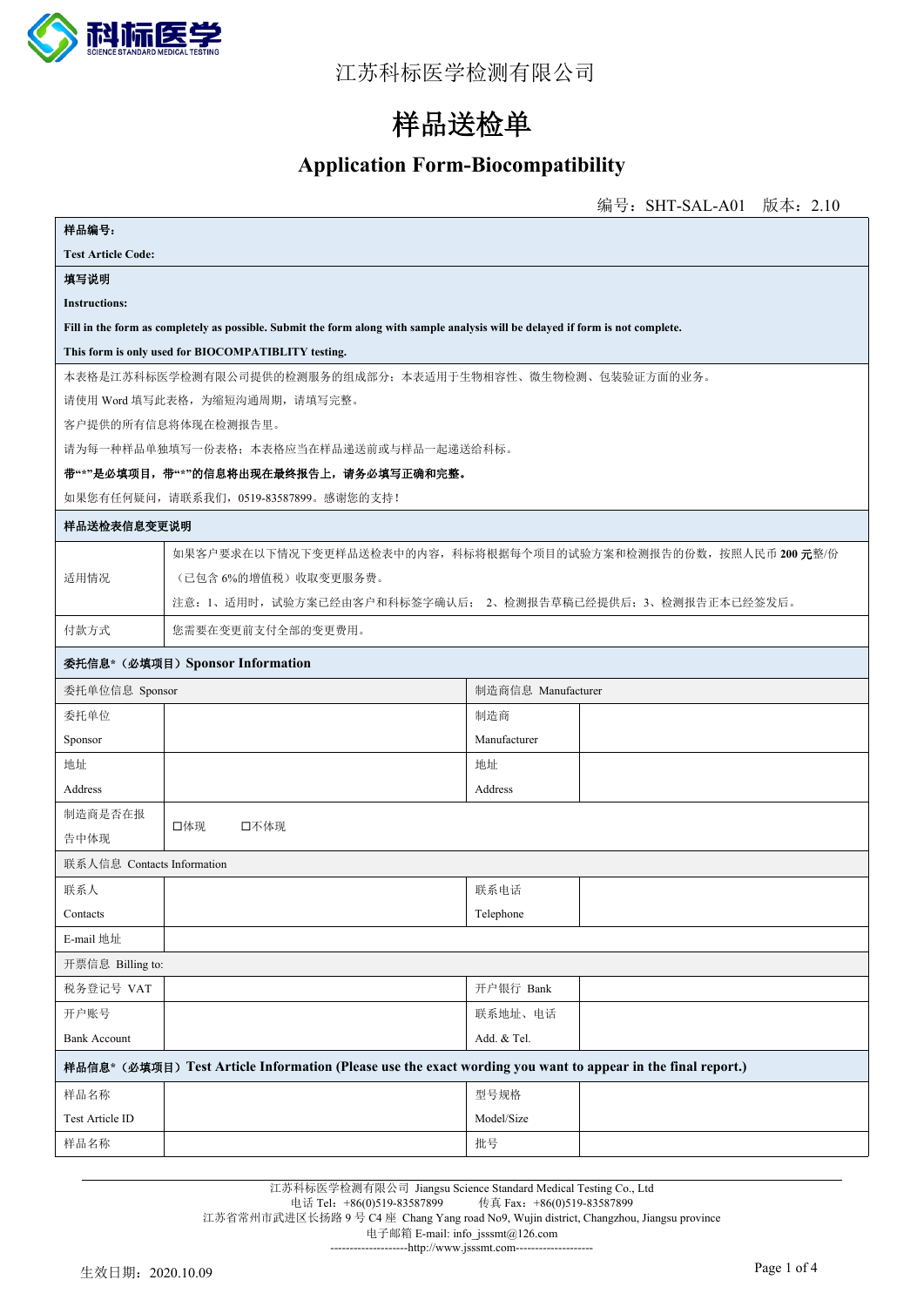

|                      |                                                                             | LOT               |                                                   |  |  |
|----------------------|-----------------------------------------------------------------------------|-------------------|---------------------------------------------------|--|--|
| 样品数量                 |                                                                             | 包装材料              |                                                   |  |  |
| Quantity             |                                                                             | Package Material  |                                                   |  |  |
| 样品材料                 |                                                                             |                   |                                                   |  |  |
| <b>Test Article</b>  |                                                                             | 溶解度               |                                                   |  |  |
| Material             |                                                                             | Solubility        |                                                   |  |  |
| 稳定性                  |                                                                             | 样品性状              | □ 固体 Solid □ 液体 Liquid<br>□ 粉末 Powder □           |  |  |
|                      |                                                                             |                   |                                                   |  |  |
| Stability            |                                                                             | Physical State    | 其他 Other                                          |  |  |
| 密度                   |                                                                             | 样品保存条件            | 室温 Room Temperature 口 低温 Cold Storage (<br>$\Box$ |  |  |
| Density              |                                                                             | Storage Condition | 口其他 Other<br>$^{\circ}$ C)                        |  |  |
| 灭菌状态                 | □ 已灭菌, 灭菌方式 Sterilized by:<br>□ 未灭菌 Non-sterile                             |                   |                                                   |  |  |
| <b>Initial State</b> |                                                                             |                   |                                                   |  |  |
| 样品处置                 | □ 无需退 (样品保留时间为报告发放之日起一个月, 如有特殊要求请在本表中注明) Destroy and discard                |                   |                                                   |  |  |
|                      | □ 退回, 没有测试过的样品(需承担快递费) Return untested samples to sender (Freight Collect)  |                   |                                                   |  |  |
| Sample Disposition   | □ 退回, 测试过的和没有测试过的样品 (需承担快递费) Return all samples to sender (Freight Collect) |                   |                                                   |  |  |
|                      |                                                                             |                   |                                                   |  |  |

|                            | 样品制备要求(如果不会填写或某些信息不确定,请及时联系您的销售人员,他们会指导您正确填写)Sample Preparation Requirements                                                       |  |  |  |
|----------------------------|------------------------------------------------------------------------------------------------------------------------------------|--|--|--|
|                            | □ 只针对必须灭菌的试验, 比如细胞毒性, 其他试验不灭菌 Only for tests that must be sterilized, eg. cytotoxicity.                                            |  |  |  |
|                            | □ 所有试验均需要灭菌处理 All the tests require pre-sterilize processing.                                                                      |  |  |  |
| 未灭菌样品前处                    | $^{\circ}$ C<br>口 高压蒸汽灭菌,<br>°C<br>分钟<br>High pressure steam sterilization,<br>mins                                                |  |  |  |
| 理<br>Pre-                  | □ 酒精消毒<br>Alcohol disinfection                                                                                                     |  |  |  |
| treatment of non-          | □ 紫外照射,<br>分钟 UV.<br>mins                                                                                                          |  |  |  |
| sterilized samples         | 口 辐照灭菌<br>kGy(费用另付, 周期较长) Co 60<br>kGy (Additional cost)                                                                           |  |  |  |
|                            | □ 环氧乙烷 EO (费用另付, 周期较长)<br>EO (Additional cost)                                                                                     |  |  |  |
|                            | 口 其他<br>Other                                                                                                                      |  |  |  |
| 指定检测部位                     | □ 不指定 Not specified                                                                                                                |  |  |  |
| Test site                  | 口 指定<br>(如需英文报告, 请提供英文描述) (整件样品/均质随机/指定部位或材料) Please specify                                                                       |  |  |  |
|                            | 样品浸提要求 Preparation for the Final Extract                                                                                           |  |  |  |
|                            | □ 表面积 surface area<br>□ 重量 weight<br>请优先选择按表面积比例浸提, 仅在表面积无法计算时, 按<br>$\rm cm^2$<br>g                                               |  |  |  |
|                            | 重量比例浸提 Surface area includes the combined area of both sides of the sample and excludes indeterminate surface irregularities. When |  |  |  |
| 样品制备依据                     | surface area cannot be determined due to the configuration of the sample, a mass/volume of extracting fluid shall be used.         |  |  |  |
| To be Prepared by          | (注: 在样品检测取样是整取的前提下,选择表面积浸提,表面积超过 600cm <sup>2</sup> 时,每超过 50cm <sup>2</sup> ,需要加收浸提费用 100 元; 选择                                    |  |  |  |
|                            | 重量浸提,样品重量超过 30g 时,每超过 10g,需要加收浸提费用 200 元。)                                                                                         |  |  |  |
|                            | Extraction of large samples (surface area is over 600cm <sup>2</sup> ) incurs additional media charges.                            |  |  |  |
| 浸提比例                       | $\Box$ 6 cm <sup>2</sup> : 1 ml<br>$\Box$ 0.2 g: 1 ml                                                                              |  |  |  |
| Leaching Ratio             | $\Box$ 3 cm <sup>2</sup> : 1 ml<br>$\Box$ 0.1 g: 1 ml                                                                              |  |  |  |
|                            | $\Box$ 1.25 cm <sup>2</sup> : 1 ml<br>□ 其他 other                                                                                   |  |  |  |
| 浸提条件                       | $\Box$ 37°C 1h<br>口其他 other<br>细菌内毒素检查<br>Bacterial endotoxin test                                                                 |  |  |  |
| Extraction                 | 细胞毒性试验<br>□ 37°C 24h<br>In vitro cytotoxicity test                                                                                 |  |  |  |
| Conditions                 | 其他生物相容性试验<br>□ 其他 other<br>Other bio-compatibility tests<br>$\Box$ 37°C 72h $\Box$ 50°C 72h<br>$\Box$ 70°C 24h<br>$\Box$ 121°C 1h  |  |  |  |
| 报告要求* (必填项目) Service Info. |                                                                                                                                    |  |  |  |
| 报告用途                       | 口 注册检验<br>□ FDA 注册<br>□ CE 注册<br><b>NMPA</b><br>□ 监督抽查 Quality supervision sampling<br>口 评价性检验                                     |  |  |  |
| Report for                 | □ 委托检验 Commissioned inspection<br>□ 其他 other<br><b>Evaluation</b> test                                                             |  |  |  |

江苏科标医学检测有限公司 Jiangsu Science Standard Medical Testing Co., Ltd

电话 Tel: +86(0)519-83587899 传真 Fax: +86(0)519-83587899

江苏省常州市武进区长扬路 9 号 C4 座 Chang Yang road No9, Wujin district, Changzhou, Jiangsu province

电子邮箱 E-mail: info\_jsssmt@126.com

--------------------[http://www.jsssmt.com](http://yxbfzb.suda.edu.cn/)--------------------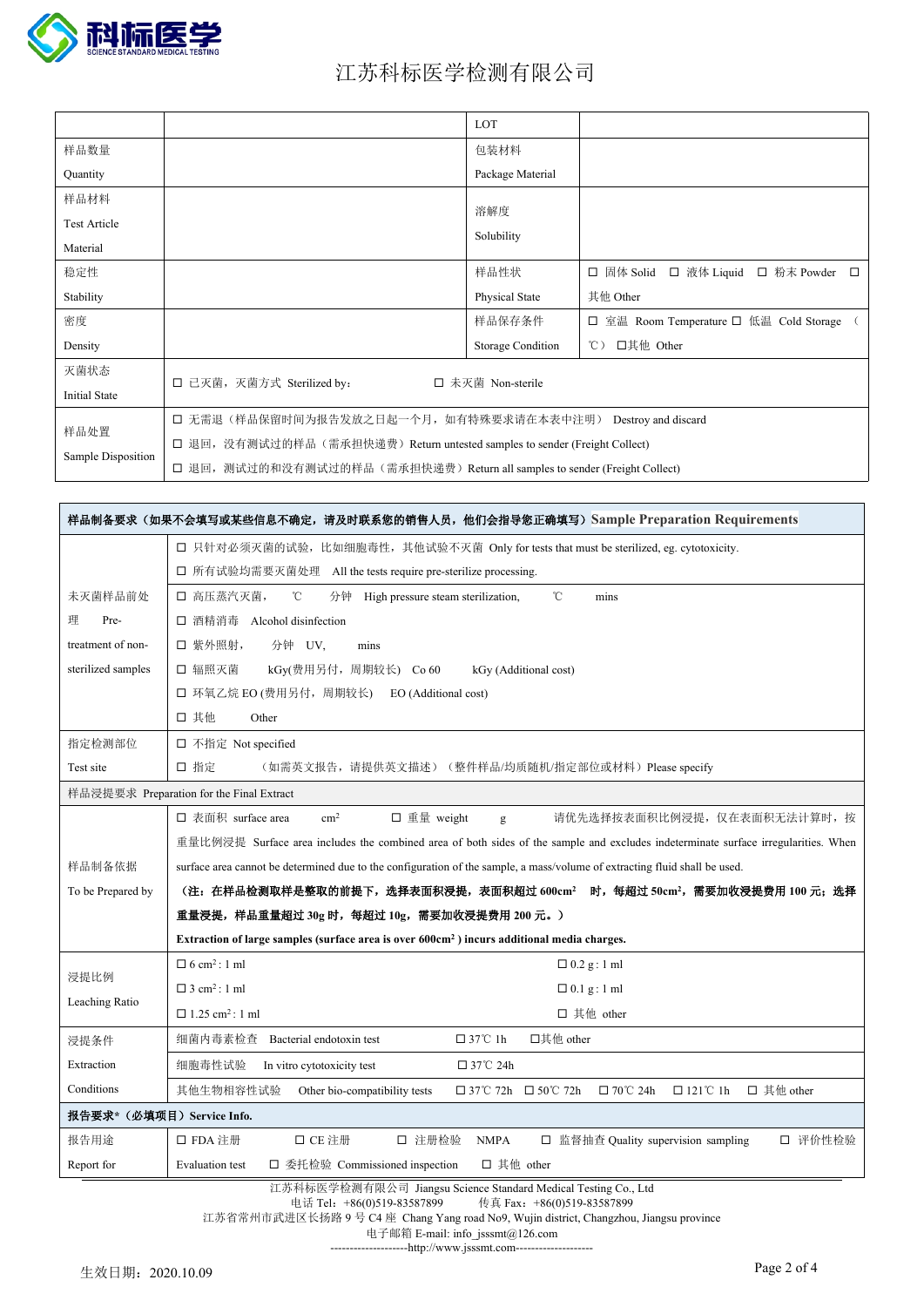

| 报告体系<br>Regulatory                                                                        |                                                                                                                                                  | $\Box$ GLP                                        | 口 非 GLP                                                            |      |                  | 选择 GLP 报告将产生更多费用 (+30%) |
|-------------------------------------------------------------------------------------------|--------------------------------------------------------------------------------------------------------------------------------------------------|---------------------------------------------------|--------------------------------------------------------------------|------|------------------|-------------------------|
| Treatment                                                                                 |                                                                                                                                                  | GLP report will incur a 30% surcharge.            |                                                                    |      |                  |                         |
| 报告版式                                                                                      |                                                                                                                                                  |                                                   |                                                                    |      |                  |                         |
| Report format                                                                             |                                                                                                                                                  | □ 单项独立报告 single report □ 合并报告 consolidated report |                                                                    |      |                  |                         |
| 报告标识                                                                                      |                                                                                                                                                  |                                                   |                                                                    |      |                  |                         |
|                                                                                           | Report Accredited                                                                                                                                | $\Box$ CMA                                        | □ 无需标识 None<br>$\Box$ CNAS                                         |      |                  |                         |
| by                                                                                        |                                                                                                                                                  |                                                   |                                                                    |      |                  |                         |
| 报告语言                                                                                      |                                                                                                                                                  | □ 仅中文 Chinese only<br>□ 仅英文 English only          |                                                                    |      |                  |                         |
| □ 中英文 both Chinese and English<br>口 仅提供检测结果<br>Results only (no report)<br>Rerpot lanuage |                                                                                                                                                  |                                                   |                                                                    |      |                  |                         |
|                                                                                           | 选择中英文双语报告将产生更多费用(+3%) Bilingual reports will incur a 3% surcharge.<br>每份试验对应检测报告正式件, 根据所选择的语言, 每种语言原件只有1份。                                       |                                                   |                                                                    |      |                  |                         |
|                                                                                           |                                                                                                                                                  |                                                   | 增加额外报告, 需加收人民币 200 元整/份(己包含 6%的增值税)                                |      |                  |                         |
| 报告份数说明                                                                                    |                                                                                                                                                  |                                                   | 注: 1、科标向客户提供的检测报告的正本数量为一份。如果客户需要额外正本, 科标按照每个检测项目收取费用。              |      |                  |                         |
| Report copy                                                                               |                                                                                                                                                  |                                                   | 2、付款方式: 您需要在我们准备额外报告前支付全部的额外报告费用。                                  |      |                  |                         |
|                                                                                           |                                                                                                                                                  |                                                   | One paper report only. The additional report copy incur surcharge. |      |                  |                         |
| 报告发放方式                                                                                    |                                                                                                                                                  | 口自取(长扬路)                                          | 口快递                                                                |      |                  |                         |
|                                                                                           |                                                                                                                                                  |                                                   | 检测项目(生物相容性、微生物、包装验证)(如果不会填写或某些信息不确定,请及时联系您的销售人员,他们会指导您正确填写)Testing |      |                  |                         |
| 序号                                                                                        |                                                                                                                                                  | 试验名称 Testing                                      | 检测依据 Standard                                                      |      | 检测方法 Test Method | 任务单编号 Task No.          |
| 01                                                                                        |                                                                                                                                                  |                                                   |                                                                    |      |                  |                         |
| 02                                                                                        |                                                                                                                                                  |                                                   |                                                                    |      |                  |                         |
| 03                                                                                        |                                                                                                                                                  |                                                   |                                                                    |      |                  |                         |
| 04                                                                                        |                                                                                                                                                  |                                                   |                                                                    |      |                  |                         |
| 05                                                                                        |                                                                                                                                                  |                                                   |                                                                    |      |                  |                         |
| 06                                                                                        |                                                                                                                                                  |                                                   |                                                                    |      |                  |                         |
| 07                                                                                        |                                                                                                                                                  |                                                   |                                                                    |      |                  |                         |
| 08                                                                                        |                                                                                                                                                  |                                                   |                                                                    |      |                  |                         |
| 09                                                                                        |                                                                                                                                                  |                                                   |                                                                    |      |                  |                         |
| 10                                                                                        |                                                                                                                                                  |                                                   |                                                                    |      |                  |                         |
| 备注                                                                                        |                                                                                                                                                  |                                                   |                                                                    |      |                  |                         |
|                                                                                           |                                                                                                                                                  |                                                   |                                                                    |      |                  |                         |
|                                                                                           |                                                                                                                                                  |                                                   |                                                                    |      |                  |                         |
|                                                                                           |                                                                                                                                                  |                                                   |                                                                    |      |                  |                         |
| 委托方确认 Sponsor:<br>日期 Date:                                                                |                                                                                                                                                  |                                                   |                                                                    |      |                  |                         |
| 承检方填写(此处由科标工作人员填写) SSMT will fill in the following section.                               |                                                                                                                                                  |                                                   |                                                                    |      |                  |                         |
| 收样人                                                                                       |                                                                                                                                                  |                                                   |                                                                    | 收样日期 |                  |                         |
| 样品状态                                                                                      | □ 破损<br>口 数量不足<br>口 完好                                                                                                                           |                                                   |                                                                    |      |                  |                         |
| 江苏科标医学检测有限公司 Jiangsu Science Standard Medical Testing Co., Ltd                            |                                                                                                                                                  |                                                   |                                                                    |      |                  |                         |
|                                                                                           | 电话 Tel: +86(0)519-83587899<br>传真 Fax: +86(0)519-83587899<br>江苏省常州市武进区长扬路 9号 C4座 Chang Yang road No9, Wujin district, Changzhou, Jiangsu province |                                                   |                                                                    |      |                  |                         |

--------------------[http://www.jsssmt.com](http://yxbfzb.suda.edu.cn/)--------------------